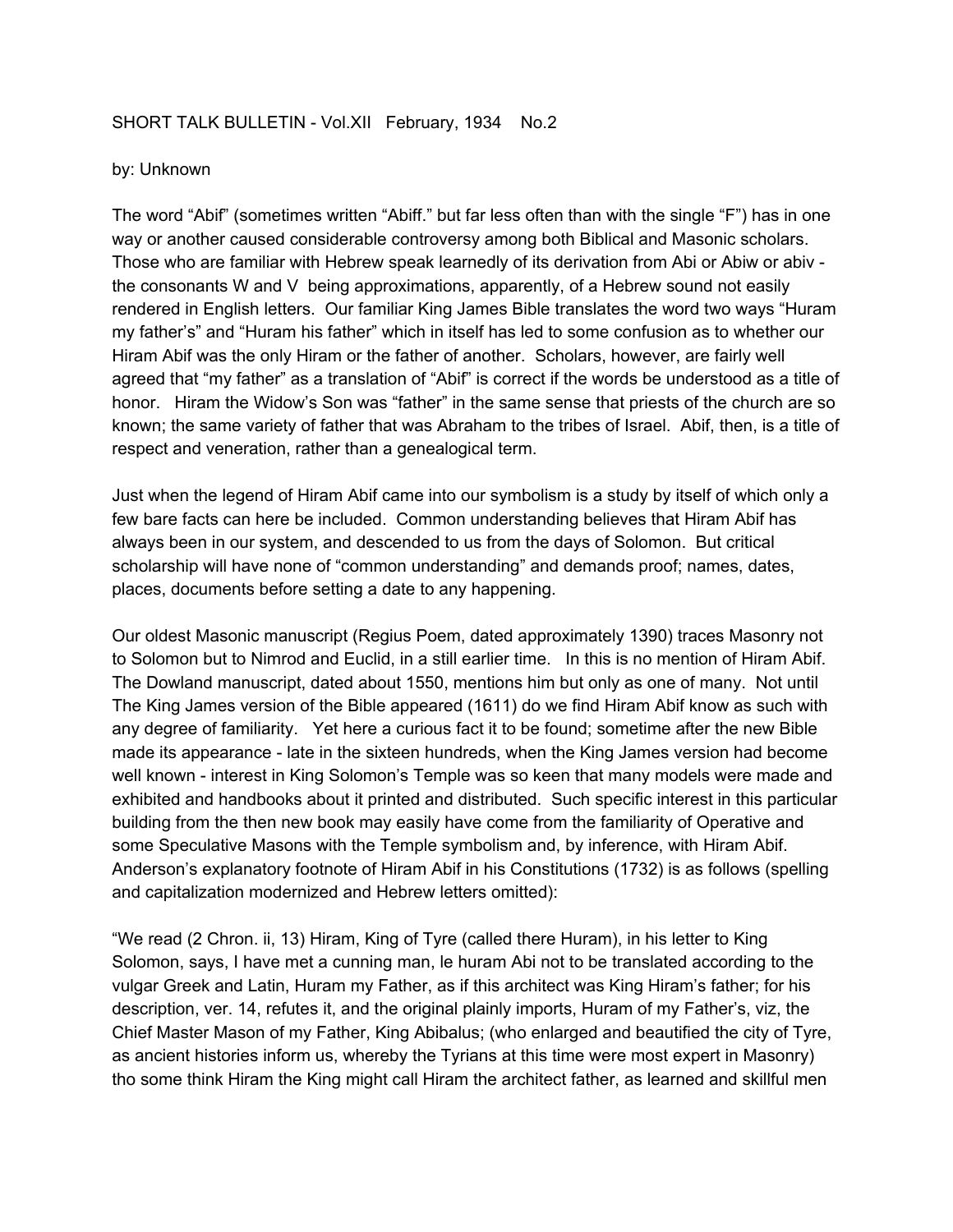were wont to be called of old times, or as Joseph was called the father of Pharaoh; and as the same Hiram is called Solomon's father, (2 Chron. iv, 16) where 'tis said:

Shelomoh lammelech Abhif Churam ghmasah.Did Huram, his father, make to King Solomon.But the difficulty is over at once, by allowing the Abif to be the surname of Hiram the Mason, called also (Chap. ii, 13) Hiram Abi, as here Hiram Abif; for being so amply described (Chap.ii,14) we may easily suppose his surname would not be concealed: And this reading makes the sense plain and complete, viz., that Hiram, King of Tyre, sent to King Solomon his namesake Hiram Abif, the prince of architects, decried (1 Kings vii, 14) to be a widow's son of the Tribe of Naphthali; and in (2 Chron. ii, 14) the said King of Tyre calls him the son of a woman of the daughters of Dan; and in both places, that his father was a man of Tyre, which difficulty is removed, by supposing his mother was either of the Tribe of Dan, or of the daughters of the city called Dan in the Tribe of Naphthali, and his deceased father had been a Naphthalite, whence his mother was called a widow of Naphthali; for his father is not called a Tyrian by descent, but his a man of Tyre by habitation; as Obed Edom the Levite is called Gittite, by living among the Gitties, and the Apostle Paul a man of Tarsus. But supposing a mistake in transcribers, and that his father was really a Tyrian by blood and his mother only of the Tribe either of Dan or of Naphthali, that can be no bar against allowing of his vast capacity, for as his father was a worker in brass, so he himself was filled with wisdom and understanding, and cunning to work all works in brass; and as King Solomon sent for him, so King Hiram, in his letter to Solomon, says:

And now I have sent a cunning man, endued with understanding, skillful to work in Gold, silver, brass, iron, stone, timber, purple, blue, fine linen and crimson; also to grave any manner of graving, and to find out every device which shall be put to him with thy cunning men, and with the cunning men of My Lord David thy father. This divinely inspired workman maintained this character in erecting the Temple, and in working the utensils thereof, far beyond the performances of Aholiab and Bezaleel, being so universally capable of all sorts of Masonry."

In First Kings we read: "And King Solomon sent and fetched Hiram out of Tyure. He was a widow's son of the tribe of Naphthali and his father was a man of Tyre, a worker in brass; and he was filled with wisdom and understanding and cunning to work all kinds of brass. And he came to King Solomon and wrought all his work."

In Second Chronicles Hiram, King of Tyre, is made to say:

"And now I have sent a cunning man, endued with understanding, Huram my father's, the son of a woman of the daughters of Dan, and his father was a man of Tyre, skillful to work in gold and silver, in brass. iron, in stone and in timber, in purple and blue and fine linen, and in crimson, and to find out every device which shall be put to him, with thy cunning men, and with the cunning men of David, thy father."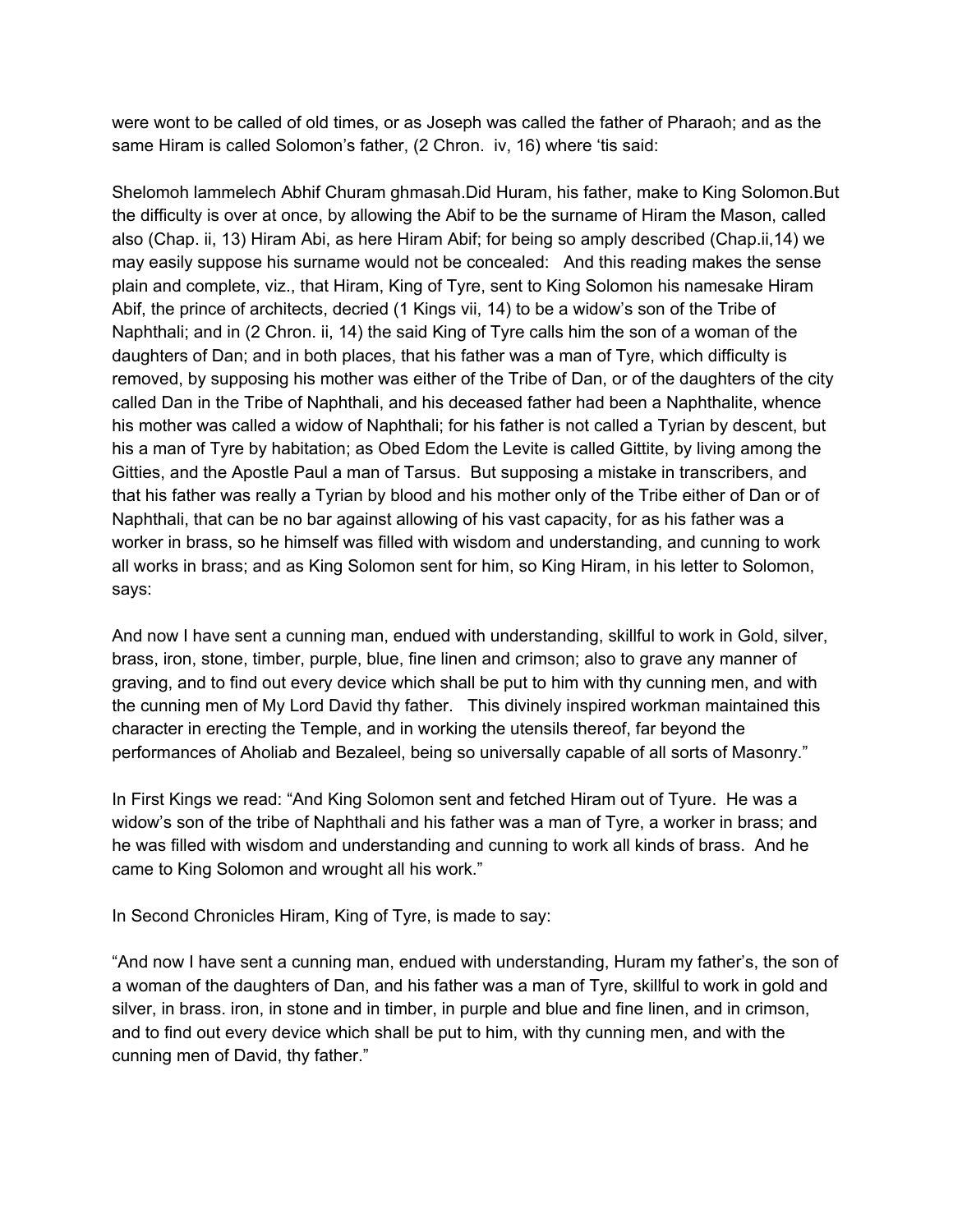Alas for those who would believe in the literal truth of the Legend if they could find but a single word to hang to; the end of the story of Hiram Abif is short and calm, not great or tragic. The Chronicler says" "And Huram finished the work that he was to make for King Solomon for the house of God" and the writer of Kings is no less brief:

"So Hiram made an end of doing all the work that he made King Solomon for the house of the Lord."

This is not the place to speculate upon the formation of "The Master's Part" into our Third Degree - critical scholarship does not believe our ceremony was cast into anything like its present form prior to 1725 at the earliest. But Anderson would not have devoted so much attention to Hiram Abif without some good reason; it seems obvious that "in some form," the story of Hiram Abif was of importance in 1723, and by inference, in the Lodges which formed the Grand Lodge which led to the writing of the Constitutions. Facts are stubborn and frequently run counter to our desires. We would like to believe in the verity of the legends which cluster around Hiram Abif, but we actually know very little about him. In addition to six Biblical references, Josephus quotes Menander and Duis in reference to him two or three times, and refers independently as many more . . . and that is all; not very much on which to build our belief in his character, his greatness, his towering moral and spiritual entity.

On the other hand, it is perfectly possible to envisage any historic character at least in large outline by careful analogy with other contemporary characters, by reference to his time, his civilization, his opportunity, his work. Suppose that all we knew of George Washington was that he was General In Chief of the Revolutionary Army, lived at Mount Vernon, and was the first President of the United States. Much might be read of him merely from these three facts. Thirteen colonies, engaged in a struggle to the death for freedom, would not choose for a leader a man without experience in military affairs. The fact that the Revolution succeeded would tell us that his leadership must have been superb. That he was made First President of the new Republic would indicate with certainty that he had the confidence of the people as a soldier, a man, a leader, and consequently possessed a character to be admired and revered, otherwise he would not be so chose. Merely to look a Mount Vernon is to see a lover of beauty, a man of taste and education, one who loved the earth and its products; the great house speaks with emphasis of hospitality. Much more might be read of Washington from only these three facts, but enough has been said to show the process by which we may envisage something of Hiram Abif, even with only meager data. Sacred history teaches much of the time of Solomon; of his queen, the daughter of Egypt; of Hiram, King of Tyre; of Adoniram, the tax collector; of officers Solomon set over various districts. We have a regal picture of Solomon's court, and lengthy and minute description of the Temple.

The chief builder, architect, master workman, give him what title you will, could hardly have mixed in such company, directed the greatest work in Israel's history, been received by Solomon from Hiram King of Tyre as the best he had to offer, and not been a man of parts, ability, skill, learning, culture. To think of him only as one "cunning to work all kinds of brass," in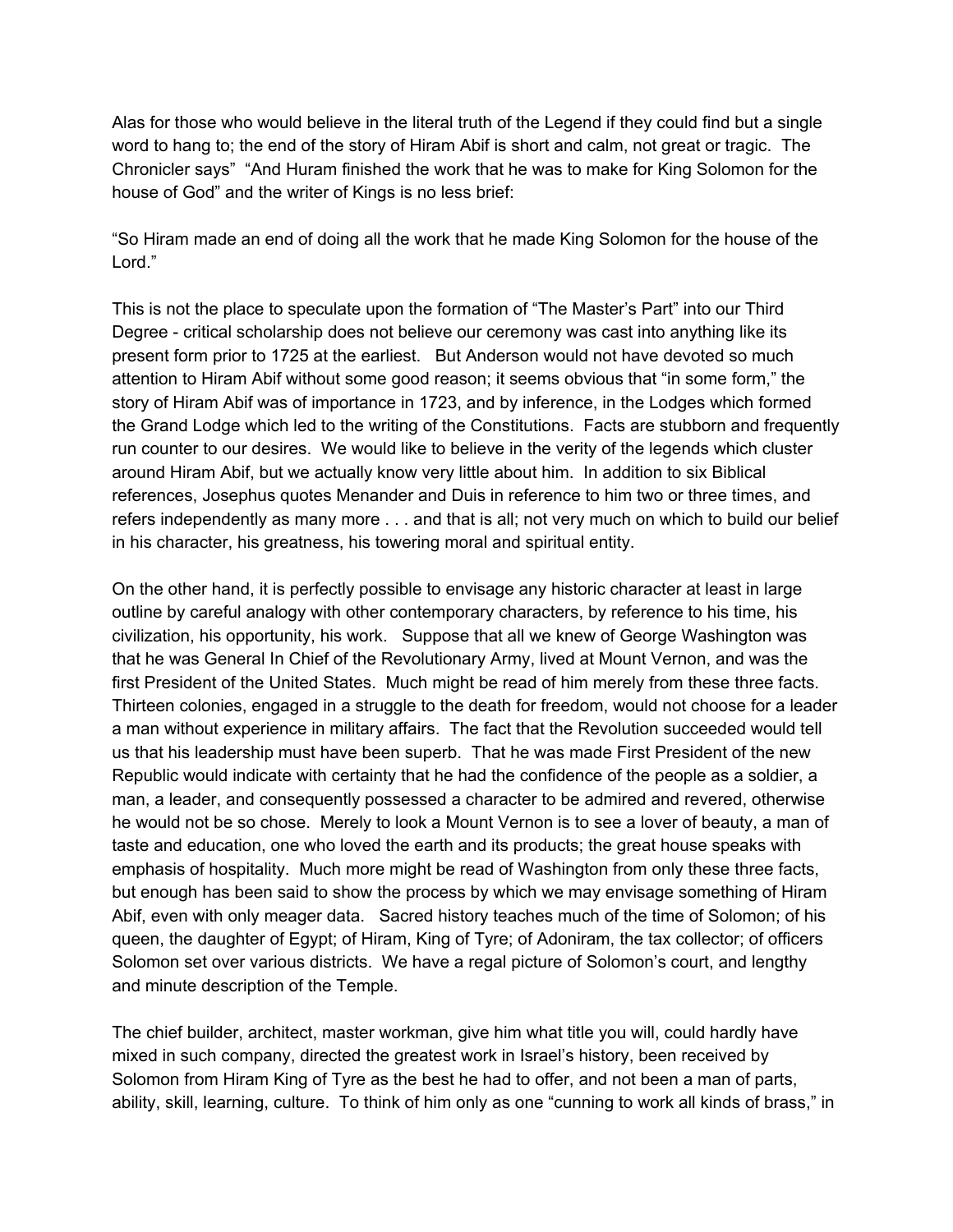other words, only as an artisan, is completely to misunderstand the too few words in Chronicles and Kings. Rather let us put our belief in the statement that Hiram Abif was "filled with wisdom and understanding" and recall Solomon's many words of admiration for wisdom; he must have been a wise man indeed into whose charge Solomon the Wise was content to give his most ambitious undertaking.

It is commonplace that genius is eccentric; those touched with the divine fire are often "different" from men of more common clay. So it is not surprising that one legend tells of intense loyalty, of firmness and fortitude under duress, reading into these characteristics an exalted and elevated character, quite in keeping with the architect and builder of the Temple. The distinction between architect and builder is often hazy - it should be acute. Our ritual speaks of Hiram Abif as one "who by his great skill in the arts and sciences was so effectually enabled to beautify and adorn the Temple," which seems to make him a mere adorner! Anything wholly fitted to its use becomes beautiful because of unity and completeness, yet it is also true that what is also useful as a building is not necessarily beautiful to the eye. Any square box of a house gives as secure a shelter as one beautiful in proportion. But complete beauty of building comes when the utility is combined with an appeal to sense and soul. The Temp[le built by Hiram Abif was no mere shelter; it was the expression of Israel's love of God. To consider Hiram Abif as a mere decorator, beautifier, ornamenter is to deny the very thing for which he lived and - in the legend - gave his life. Architect he was, in all that the best sense of the word implies; builder he was, in that he carried out his own plans.

Of his physical being we have no details. The probability is that he stood about five feet six inches in height, was bearded, swarthy in countenance, had dark eyes, his hair likely long and curly, his shoulders broad - these were the characteristics of his people. Doubtless he was married and a father when he built the Temple. The men of the Twelve Tribes married early; an unmarried man was almost unknown, so be it he was not a cripple, maimed or diseased. Hiram Abif would have a reasonable amount of wealth; the chief workman which Hiram, King of Tyre, sent to King Solomon who "wrought all his work" would be no tyro, amateur or beginner; but a man famed for his art and science and craftsmanship, and thus, one who had already won fame and fortune before he was given this, the greatest task ever laid on the shoulders of a man of the time of Solomon. Undoubtedly he was regarded with awe and veneration by those workmen over whom he came to rule while building the Temple, and all their families and connections, because of his ability as a great artist. Tribes which but a short time back had been tent-dwelling nomads, whose art was small and whose handiwork was of the crudest, must have looked at one as skilled as Hiram Abif as at a magician, a miracle man, one equal to the very High Priest himself. No wonder they called him Abif, "my father!"

Hiram Abif must have been, at least in private, treated by Solomon as a familiar friend, as much an equal as was possible for an Eastern Potentate of absolute power and authority. Consultations would be daily in the building of the Temple. Hiram Abif would be received as an honored guest at Solomon's table. If in public the Architect treated his lord and master with the profound respect which such as Solomon have always exacted from subjects high and low, it is